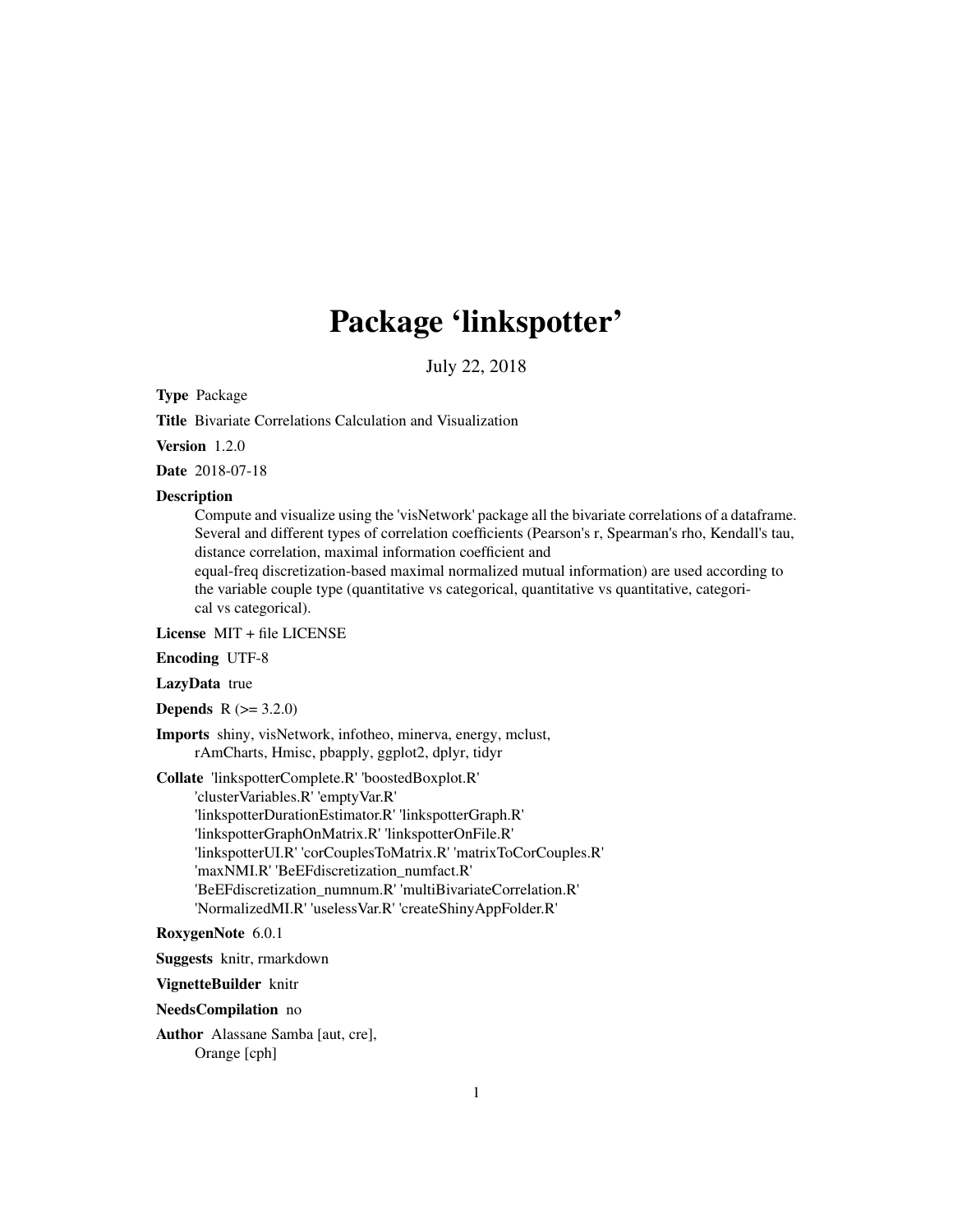<span id="page-1-0"></span>Maintainer Alassane Samba <alassane.samba@orange.com>

Repository CRAN

Date/Publication 2018-07-22 12:20:03 UTC

## R topics documented:

|       | $linkspotterComplete \ldots \ldots \ldots \ldots \ldots \ldots \ldots \ldots \ldots \ldots \ldots \ldots \ldots 6$ |    |
|-------|--------------------------------------------------------------------------------------------------------------------|----|
|       |                                                                                                                    |    |
|       |                                                                                                                    |    |
|       |                                                                                                                    |    |
|       |                                                                                                                    |    |
|       |                                                                                                                    |    |
|       |                                                                                                                    |    |
|       |                                                                                                                    |    |
|       |                                                                                                                    |    |
| Index |                                                                                                                    | 16 |

BeEFdiscretization.numfact

*BeEF: Best Equal-Frequency discretization*

### Description

Discretize a quantitative variable by optimizing the obtained the Normalized Mutual Information with a target qualitative variable

#### Usage

```
BeEFdiscretization.numfact(continuousY, factorX, includeFactorNA = T,
  showProgress = F)
```
#### Arguments

| continuousY     | a vector of numeric.                                   |
|-----------------|--------------------------------------------------------|
| factorX         | a vector of factor.                                    |
| includeFactorNA |                                                        |
|                 | a boolean. TRUE to include NA value as a factor level. |
| showProgress    | a boolean to decide whether to show the progress bar.  |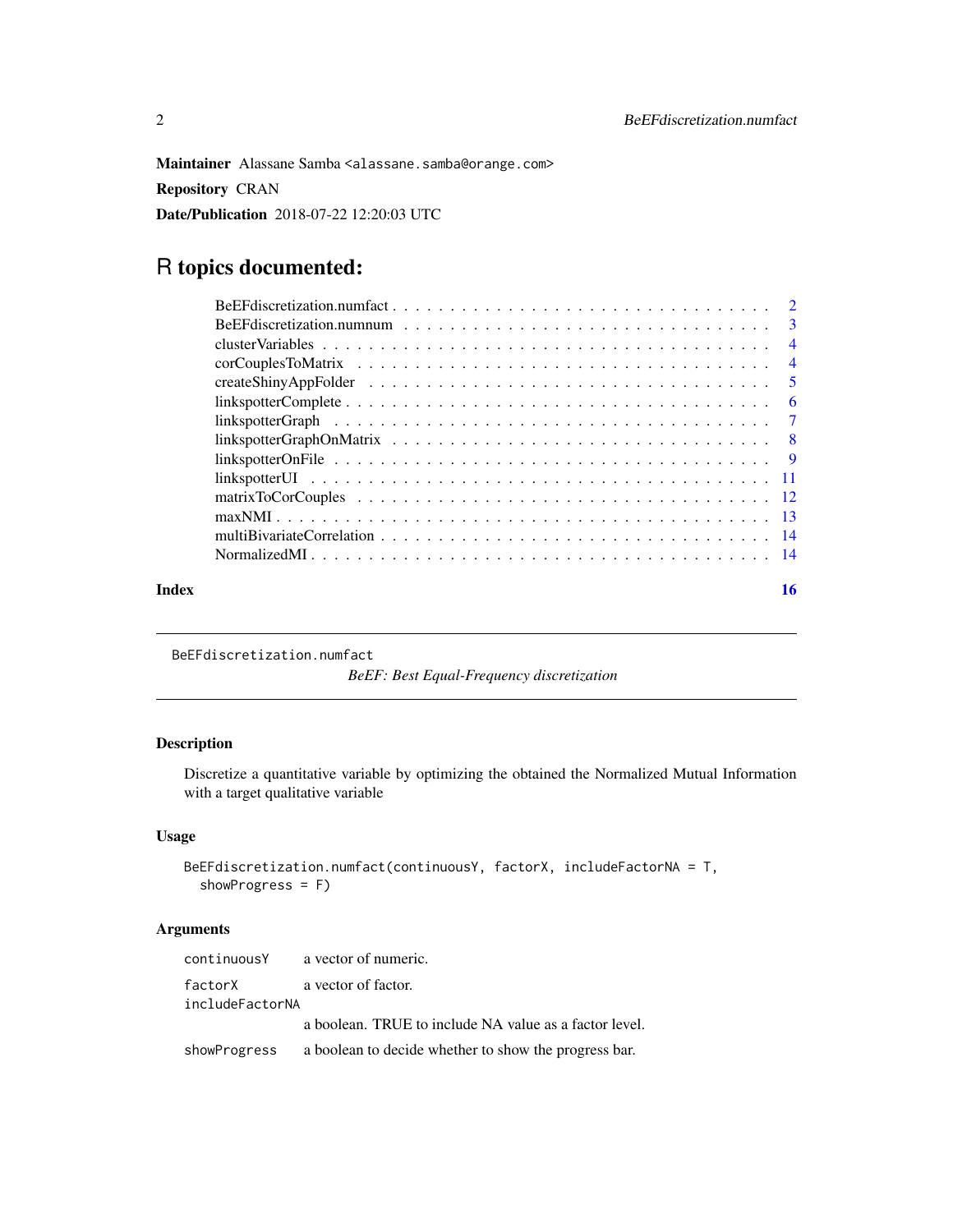#### <span id="page-2-0"></span>BeEFdiscretization.numnum 3

#### Value

a double between 0 and 1 corresponding to the MaxNMI.

#### Examples

```
# calculate a correlation dataframe
data(iris)
discreteSepalLength=BeEFdiscretization.numfact(continuousY=iris$Sepal.Length,factorX=iris$Species)
summary(discreteSepalLength)
```

```
BeEFdiscretization.numnum
```
*BeEF: Best Equal-Frequency discretization (for a couple of quantitative variables)*

#### Description

Discretize two quantitative variables by optimizing the obtained the Normalized Mutual Information

#### Usage

```
BeEFdiscretization.numnum(continuousX, continuousY, maxNbBins = 100,
  showProgress = F)
```
#### Arguments

| continuousX  | a vector of numeric.                                                                                                     |
|--------------|--------------------------------------------------------------------------------------------------------------------------|
| continuousY  | a vector of numeric.                                                                                                     |
| maxNbBins    | an integer corresponding to the number of bin limitation (for computation time<br>limitation), maxNbBins=100 by default. |
| showProgress | a boolean to decide whether to show the progress bar.                                                                    |

#### Value

a double between 0 and 1 corresponding to the MaxNMI.

#### Examples

```
# calculate a correlation dataframe
data(iris)
disc=BeEFdiscretization.numnum(iris$Sepal.Length,iris$Sepal.Width)
summary(disc$x)
summary(disc$y)
```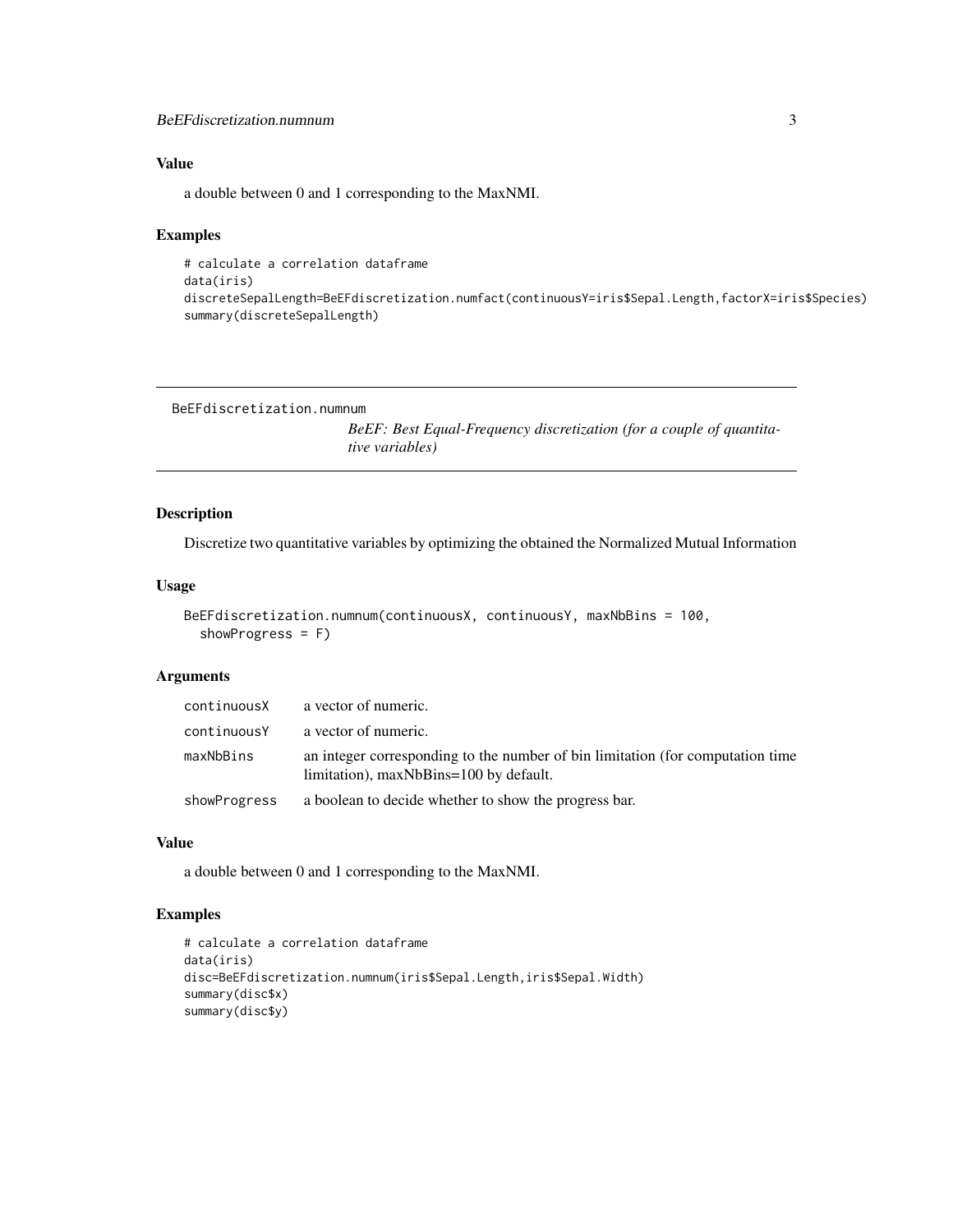<span id="page-3-0"></span>

#### Description

Computation of a variable clustering on a correlation matrix.

#### Usage

clusterVariables(corMatrix, nbCluster = 1:9)

#### Arguments

| corMatrix | a dataframe corresponding to a correlation matrix                                 |
|-----------|-----------------------------------------------------------------------------------|
| nbCluster | an intyeger or a vector of integers corresponding to the prefered number of clus- |
|           | ter for the unsupervised learning.                                                |

#### Value

a dataframe: the first column contains the variable names, the second column the index of the cluster they are affected to.

#### Examples

```
# calculate a correlation dataframe
data(iris)
corDF <- multiBivariateCorrelation(dataset = iris, corMethods = "MaxNMI")
# tranform to correlation matrix
corMatrix <- corCouplesToMatrix(x1_x2_val = corDF[,c('X1','X2',"MaxNMI")])
# perform the clustering
corGroups <- clusterVariables(corMatrix = corMatrix, nbCluster = 3)
print(corGroups)
```
corCouplesToMatrix *Couples to matrix*

#### Description

Transform a 2 column correlation dataframe into a correlation matrix

```
corCouplesToMatrix(x1_x2_val)
```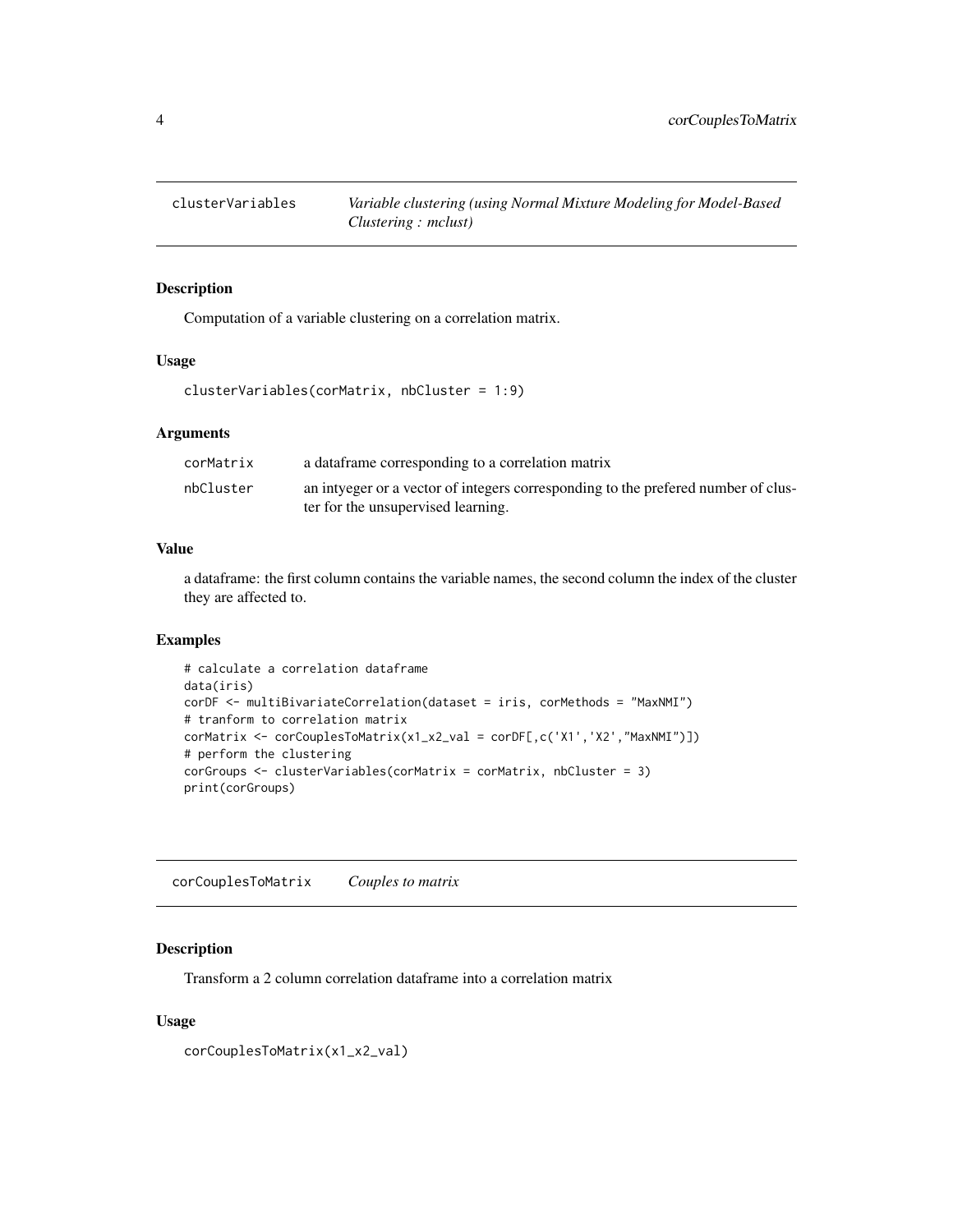<span id="page-4-0"></span>

| x1_x2_val | a specific dataframe containing correlations values resulting from the function |
|-----------|---------------------------------------------------------------------------------|
|           | multiBivariateCorrelation() and containing only one coeffecient type.           |

#### Value

a dataframe corresponding to a correlation matrix.

#### Examples

```
# calculate a correlation dataframe
data(iris)
corDF<-multiBivariateCorrelation(dataset = iris, corMethods = "MaxNMI")
corMatrix<-corCouplesToMatrix(x1_x2_val = corDF[,c('X1','X2',"MaxNMI")])
print(corMatrix)
corCouples<-matrixToCorCouples(corMatrix,coefName="pearson")
print(corCouples)
```
createShinyAppFolder *Ready-for-deployment shiny app folder creation*

#### Description

This function creates a shiny app folder containing a shiny app object directly readable by a shinyserver.

#### Usage

```
createShinyAppFolder(linkspotterShinyAppObject, folderName)
```
#### **Arguments**

```
linkspotterShinyAppObject
                  a shiny.appobj object, resulting from linkspotterUI(), linkspotterComplete()$run_it
                  or linkspotterOnFile()$run_it functions.
```
folderName a character string corresponding to the name of the shiny app folder to create.

#### Examples

```
data(iris)
lsOutputIris<-linkspotterComplete(iris)
lsShinyObject<-lsOutputIris$launchShiny()
tmpShinyFolder<-tempdir()
createShinyAppFolder(lsShinyObject,
folderName=file.path(tmpShinyFolder,"myIrisLinkspotterShinyApp1")
)
## Not run:
```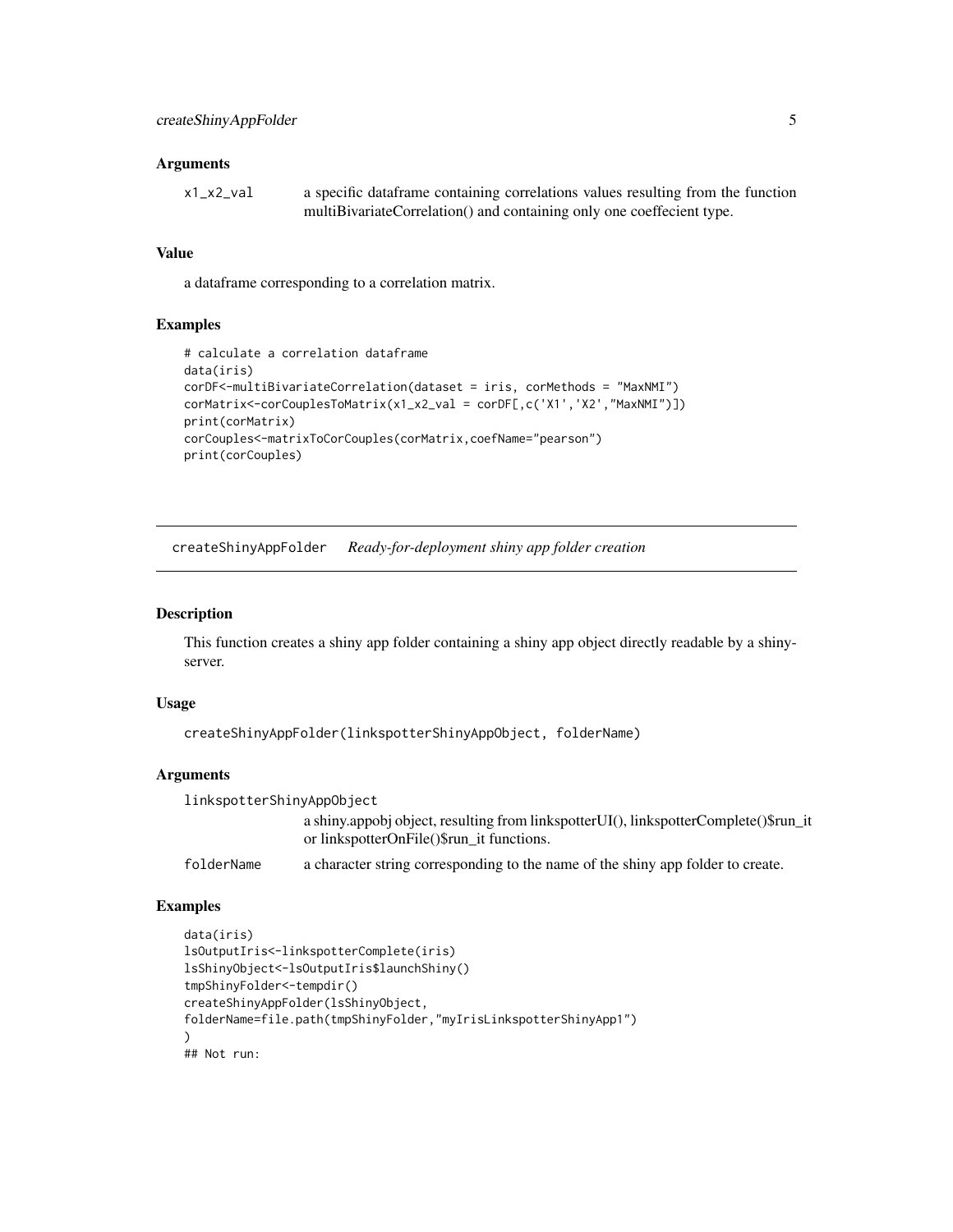```
# launch the shiny app
shiny::runApp(tmpShinyFolder)
## End(Not run)
```
linkspotterComplete *Linspotter complete runner*

#### Description

Computation of correlation matrices, variable clustering and the customizable user inferface to visualize them using a graph together with variables distributions and cross plots.

#### Usage

```
linkspotterComplete(dataset, corMethods = c("pearson", "spearman", "kendall",
  "mic", "MaxNMI"), defaultMinCor = 0.3,
  defaultCorMethod = corMethods[length(corMethods)],
  clusteringCorMethod = defaultCorMethod, nbCluster = 1:9, printInfo = T,
  appTitle = "Linkspotter", htmlTop = "", htmlBottom = "")
```
#### Arguments

| dataset             | the data frame which variables bivariate correlations are to be analyzed.                                                                                                                                                                                          |  |
|---------------------|--------------------------------------------------------------------------------------------------------------------------------------------------------------------------------------------------------------------------------------------------------------------|--|
| corMethods          | a vector of correlation coefficients to compute. The available coefficients are the<br>following: c("pearson","spearman","kendall","mic","distCor","MaxNMI").<br>It is not case sensitive and still work if only the beginning of the word is put (e.g.<br>pears). |  |
| defaultMinCor       | a double between 0 and 1. It is the minimal correlation absolute value to consider<br>for the first graph plot.                                                                                                                                                    |  |
| defaultCorMethod    |                                                                                                                                                                                                                                                                    |  |
|                     | a string. One of "pearson", "spearman", "kendall", "mic", "distCor" or "MaxNMI".<br>It is the correlation coefficient to consider for the first graph plot.                                                                                                        |  |
| clusteringCorMethod |                                                                                                                                                                                                                                                                    |  |
|                     | a string. One of "pearson", "spearman", "kendall", "mic", "distCor" or "MaxNMI".<br>It is the correlation coefficient to consider for the variables clustering.                                                                                                    |  |
| nbCluster           | an integer. It is the number of clusters to compute.                                                                                                                                                                                                               |  |
| printInfo           | a boolean indicating whether to print on the console some information about the<br>dataset and the estimated computation time.                                                                                                                                     |  |
| appTitle            | a string taken as the title of the user interface.                                                                                                                                                                                                                 |  |
| htmlTop             | a character string that enable to customize your shiny app by adding an HTML<br>code in the HEAD tag.                                                                                                                                                              |  |
| htmlBottom          | a character string that enable to customize your shiny app by adding an HTML<br>code at the end of the BODY tag.                                                                                                                                                   |  |

<span id="page-5-0"></span>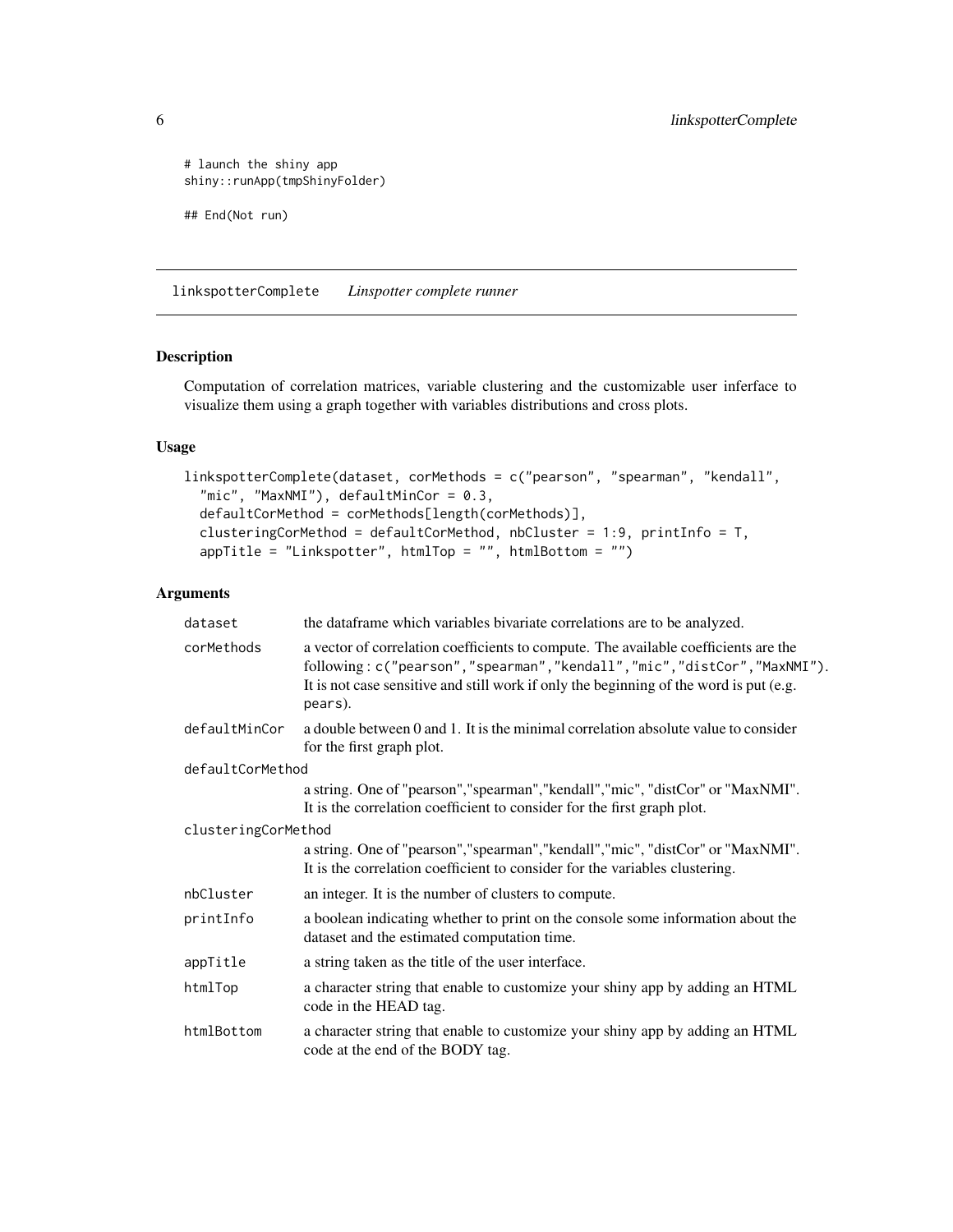#### <span id="page-6-0"></span>linkspotterGraph 7

#### Value

a list containing all the material enabling to analyze correlations:

- computationTime: a string
- run\_it: a shiny.appobj object enable to deploy instantly the user interface for a customizable visualization.
- dataset: the initial dataset
- corDF: a the correlation data.frame including values for all coefficients
- corMatrices: a list of correlation matrices
- corGroups: data.frame a data.frame list
- clusteringCorMethod: a character
- defaultMinCor: a numeric
- defaultCorMethod: a string
- corMethods: vector of strings

#### Examples

```
# run linkspotter on iris example data
data(iris)
lsOutputIris<-linkspotterComplete(iris)
summary(lsOutputIris)
## Not run:
# launch the UI
lsOutputIris$launchShiny(option=list(port=8000))
```

```
## End(Not run)
```
linkspotterGraph *Linspotter graph runner*

#### Description

Run the linkSpotter graph

```
linkspotterGraph(corDF, variablesClustering = NULL, minCor = 0.3,
  corMethod = colnames(corDF)[-c(1:3,ncol(corDF))][length(colnames(corDF)[-c(1:3, ncol(corDF))])],
  smoothEdges = T, dynamicNodes = F, colorEdgesByCorDirection = F)
```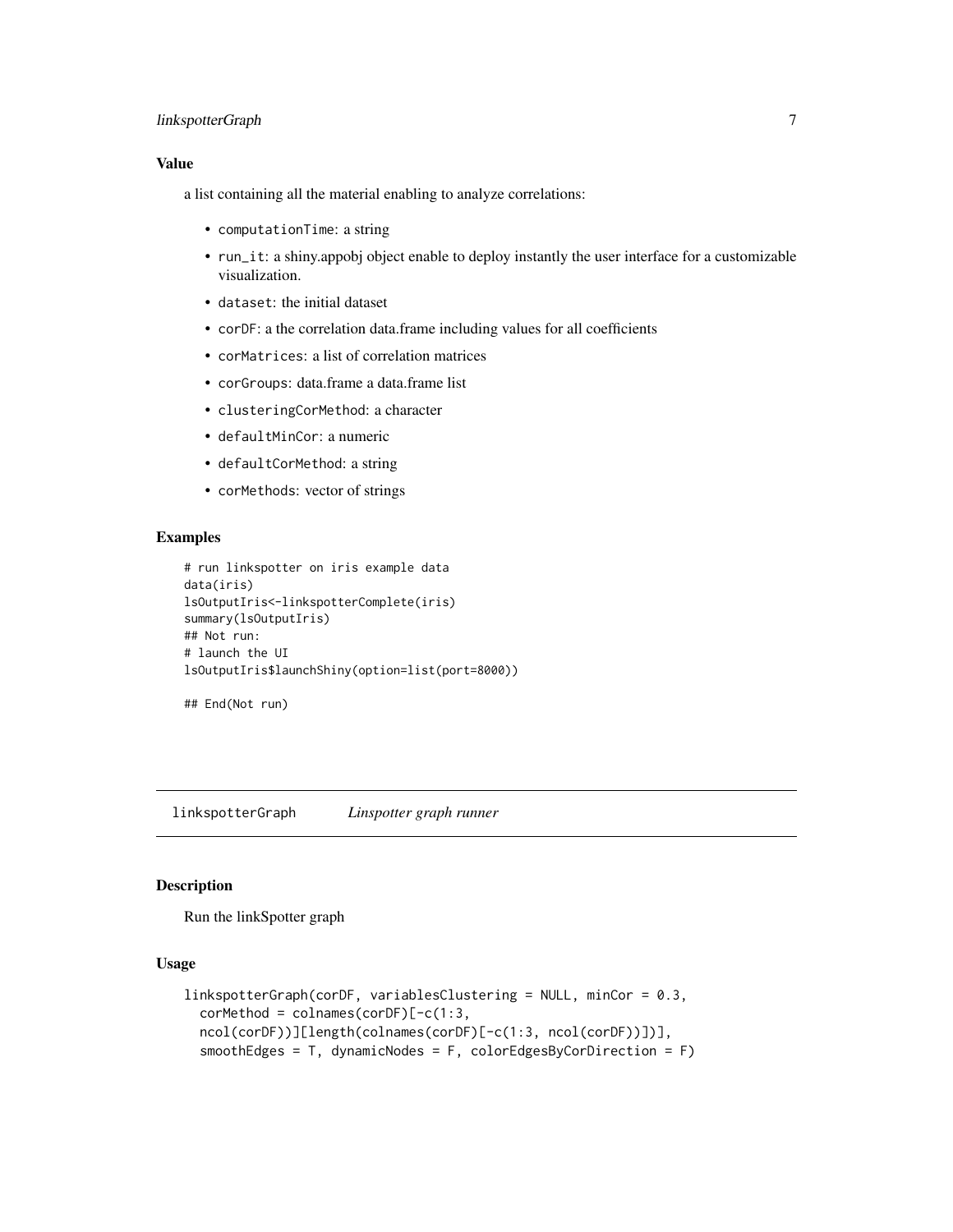<span id="page-7-0"></span>

| corDF                                    | a specific data frame containing correlations values resulting from the function<br>multiBivariateCorrelation()                                                                                             |
|------------------------------------------|-------------------------------------------------------------------------------------------------------------------------------------------------------------------------------------------------------------|
| variablesClustering                      |                                                                                                                                                                                                             |
|                                          | a specific dataframe containing the output of the variable clustering resulting<br>from the function cluster Variables()                                                                                    |
| minCor                                   | a double between 0 and 1. It is the minimal correlation absolute value to consider<br>for the first graph plot.                                                                                             |
| corMethod                                | a string. One of "pearson", "spearman", "kendall", "mic", "distCor" or "MaxNMI".<br>It is the correlation coefficient to consider for the first graph plot.                                                 |
| smoothEdges                              | a boolean. TRUE to let the edges be smooth.                                                                                                                                                                 |
| dynamicNodes<br>colorEdgesByCorDirection | a boolean. TRUE to let the graph re-organize itself after any movement.<br>a boolean. TRUE to get the edges colored according to the correlation direction<br>(positive-> blue, negative->red or NA->grey). |
|                                          |                                                                                                                                                                                                             |

#### Value

a visNetwork object corresponding to a dynamic graph for the correlation matrix visualization.

#### Examples

```
# calculate a correlation dataframe
data(iris)
corDF=multiBivariateCorrelation(dataset = iris)
corMatrix=corCouplesToMatrix(x1_x2_val = corDF[,c('X1','X2',"spearman")])
corGroups=clusterVariables(corMatrix = corMatrix, nbCluster = 3)
# launch the graph
linkspotterGraph(corDF=corDF, variablesClustering=corGroups, minCor=0.3,
corMethod='spearman', colorEdgesByCorDirection=TRUE)
```
linkspotterGraphOnMatrix

*Linspotter graph on matrix*

#### Description

Run the linkSpotter graph on a correlation matrix.

```
linkspotterGraphOnMatrix(corMatrix, cluster = FALSE,
 variablesClustering = NULL, minCor = 0.3, corMethod = "Coef.",
  smoothEdges = T, dynamicNodes = F, colorEdgesByCorDirection = F)
```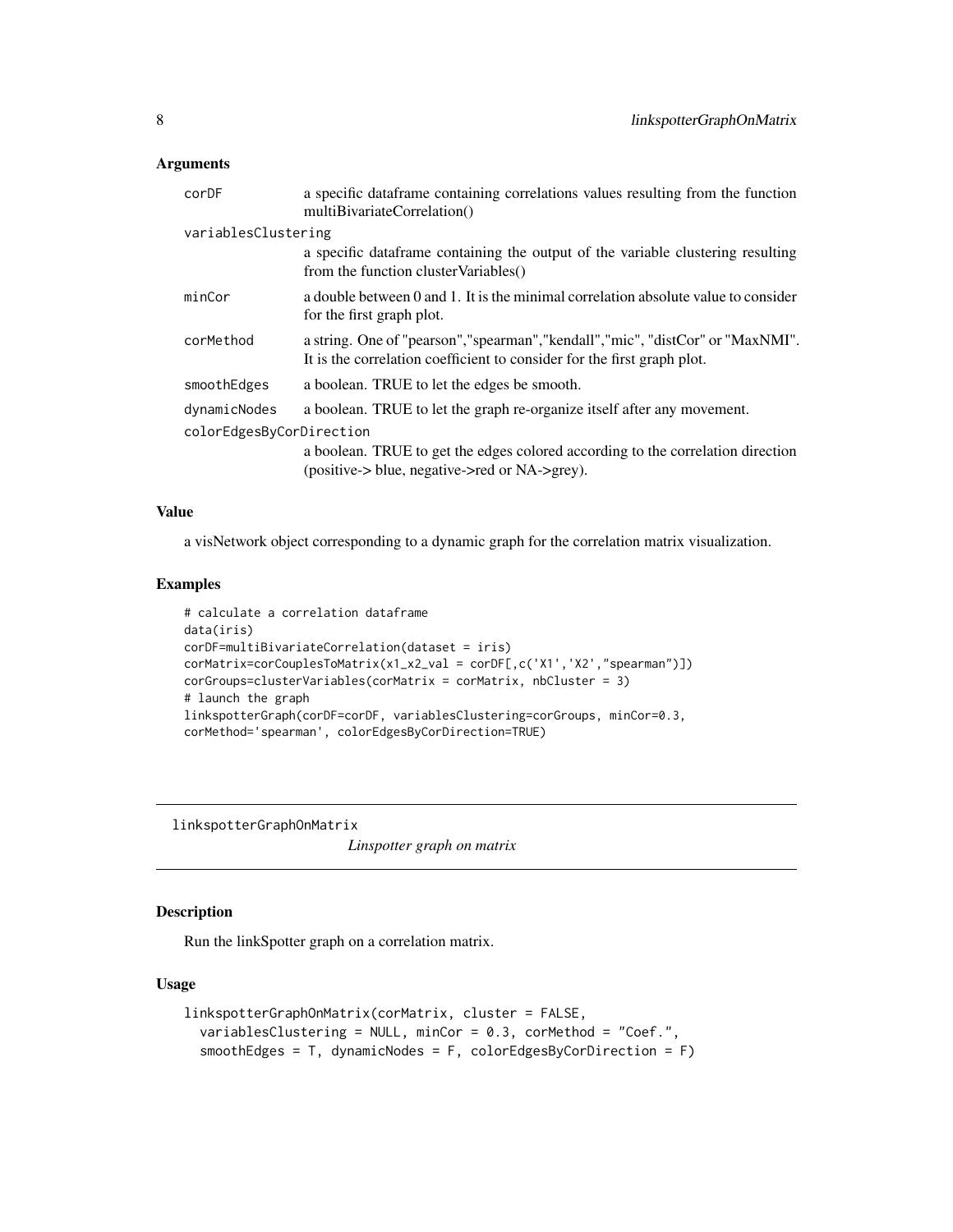<span id="page-8-0"></span>

| corMatrix                | a data frame corresponding to a matrix of correlation or distance.                                                                                                                               |  |
|--------------------------|--------------------------------------------------------------------------------------------------------------------------------------------------------------------------------------------------|--|
| cluster                  | a boolean to decide if to cluster variables or an integer corresponding directly<br>to the number of clusters to consider. If variables Clustering is filled, "cluster"<br>parameter is ignored. |  |
| variablesClustering      |                                                                                                                                                                                                  |  |
|                          | a specific data frame containing the output of the variable clustering resulting<br>from the function cluster Variables()                                                                        |  |
| minCor                   | a double between 0 and 1. It is the minimal correlation absolute value to consider<br>for the first graph plot.                                                                                  |  |
| corMethod                | a string. One of "pearson", "spearman", "kendall", "mic", "distCor" or "MaxNMI".<br>It is the correlation coefficient to consider for the first graph plot.                                      |  |
| smoothEdges              | a boolean. TRUE to let the edges be smooth.                                                                                                                                                      |  |
| dynamicNodes             | a boolean. TRUE to let the graph re-organize itself after any movement.                                                                                                                          |  |
| colorEdgesByCorDirection |                                                                                                                                                                                                  |  |
|                          | a boolean. TRUE to get the edges colored according to the correlation direction<br>$(positive > blue, negative > red \text{ or NA} > grey).$                                                     |  |

#### Value

a visNetwork object corresponding to a dynamic graph for the correlation matrix visualization.

#### Examples

```
# calculate a correlation dataframe
data(iris)
corDF=multiBivariateCorrelation(dataset = iris)
corMatrix=corCouplesToMatrix(x1_x2_val = corDF[,c('X1','X2',"pearson")])
# launch the graph
linkspotterGraphOnMatrix(corMatrix=corMatrix, minCor=0.3)
```
linkspotterOnFile *Proccess Linkspotter on an external file*

#### Description

This function imports an external dataset, computates its correlation matrices, variable clustering and the customizable user inferface to visualize them using a graph.

```
linkspotterOnFile(file, corMethods = c("pearson", "spearman", "kendall",
  "mic", "MaxNMI"), defaultMinCor = 0.3,
  defaultCorMethod = corMethods[length(corMethods)],
  clusteringCorMethod = corMethods[length(corMethods)], nbCluster = 1:9,
  printInfo = T, appTitle = "Linkspotter", htmlTop = "",
 htmlBottom = "", ...)
```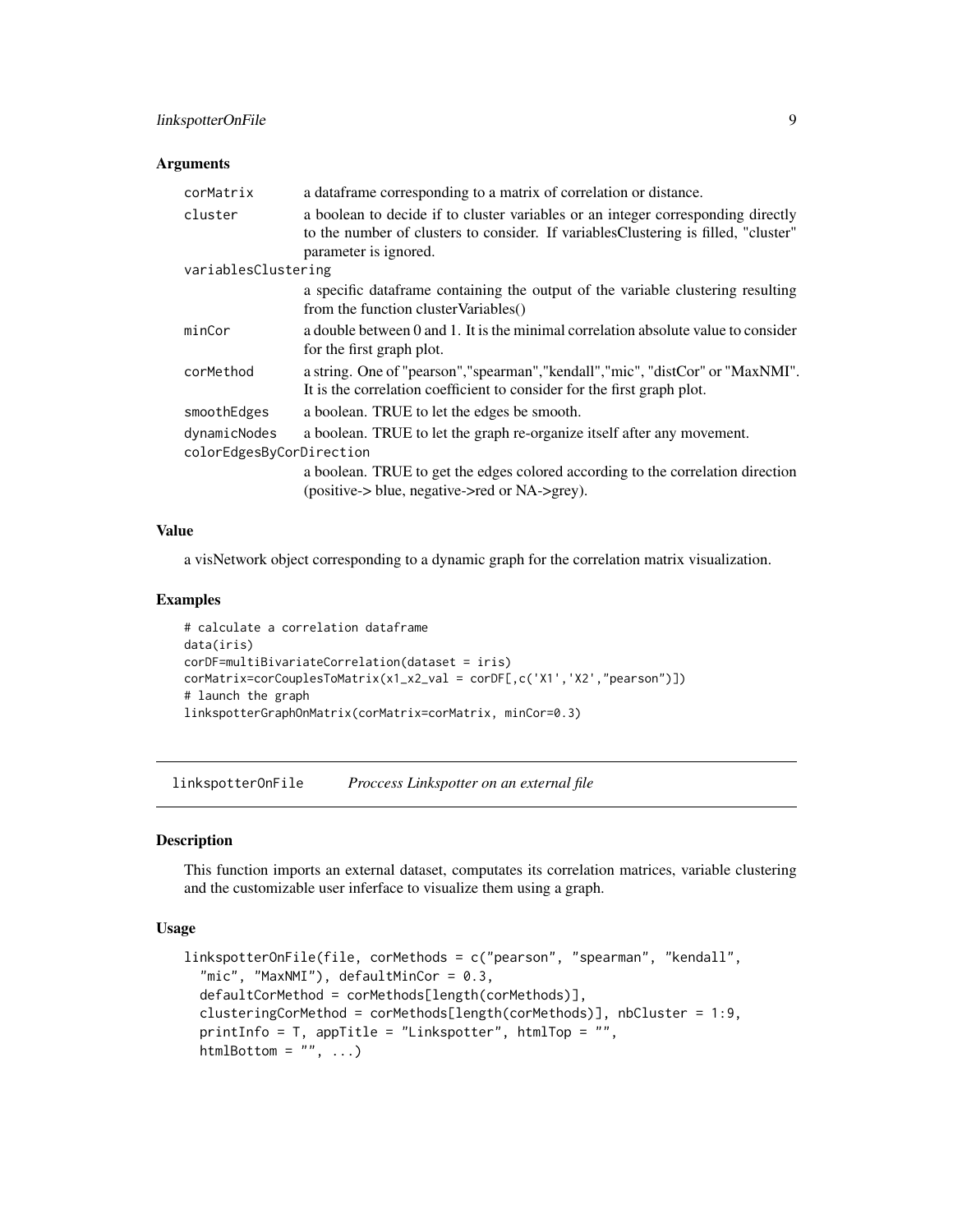| file                | the file containing a structured dataset which the bivariate correlations are to be<br>analyzed.                                                                                                                                                                        |
|---------------------|-------------------------------------------------------------------------------------------------------------------------------------------------------------------------------------------------------------------------------------------------------------------------|
| corMethods          | a vector of correlation coefficients to compute. The available coefficients are the<br>following: c("pearson", "spearman", "kendall", "mic", "distCor", "MaxNMI").<br>It is not case sensitive and still work if only the beginning of the word is put (e.g.<br>pears). |
| defaultMinCor       | a double between 0 and 1. It is the minimal correlation absolute value to consider<br>for the first graph plot.                                                                                                                                                         |
| defaultCorMethod    |                                                                                                                                                                                                                                                                         |
|                     | a string. One of "pearson", "spearman", "kendall", "mic", "distCor" or "MaxNMI".<br>It is the correlation coefficient to consider for the first graph plot.                                                                                                             |
| clusteringCorMethod |                                                                                                                                                                                                                                                                         |
|                     | a string. One of "pearson", "spearman", "kendall", "mic", "distCor" or "MaxNMI".<br>It is the correlation coefficient to consider for the variables clustering.                                                                                                         |
| nbCluster           | an integer. It is the number of clusters to compute.                                                                                                                                                                                                                    |
| printInfo           | a boolean indicating whether to print on the console some information about the<br>dataset and the estimated computation time.                                                                                                                                          |
| appTitle            | a string taken as the title of the user interface.                                                                                                                                                                                                                      |
| htmlTop             | a character string that enable to customize your shiny app by adding an HTML<br>code in the HEAD tag.                                                                                                                                                                   |
| htmlBottom          | a character string that enable to customize your shiny app by adding an HTML<br>code at the end of the BODY tag.                                                                                                                                                        |
| $\cdots$            | Further arguments to be passed to the used read.csv function.                                                                                                                                                                                                           |

#### Value

a list containing all the material enabling to analyze correlations:

- computationTime: a string
- run\_it: a shiny.appobj object enable to deploy instantly the user interface for a customizable visualization.
- dataset: the initial dataset
- corDF: a the correlation data.frame including values for all coefficients
- corMatrices: a list of correlation matrices
- corGroups: data.frame a data.frame list
- clusteringCorMethod: a character
- defaultMinCor: a numeric
- defaultCorMethod: a string
- corMethods: vector of strings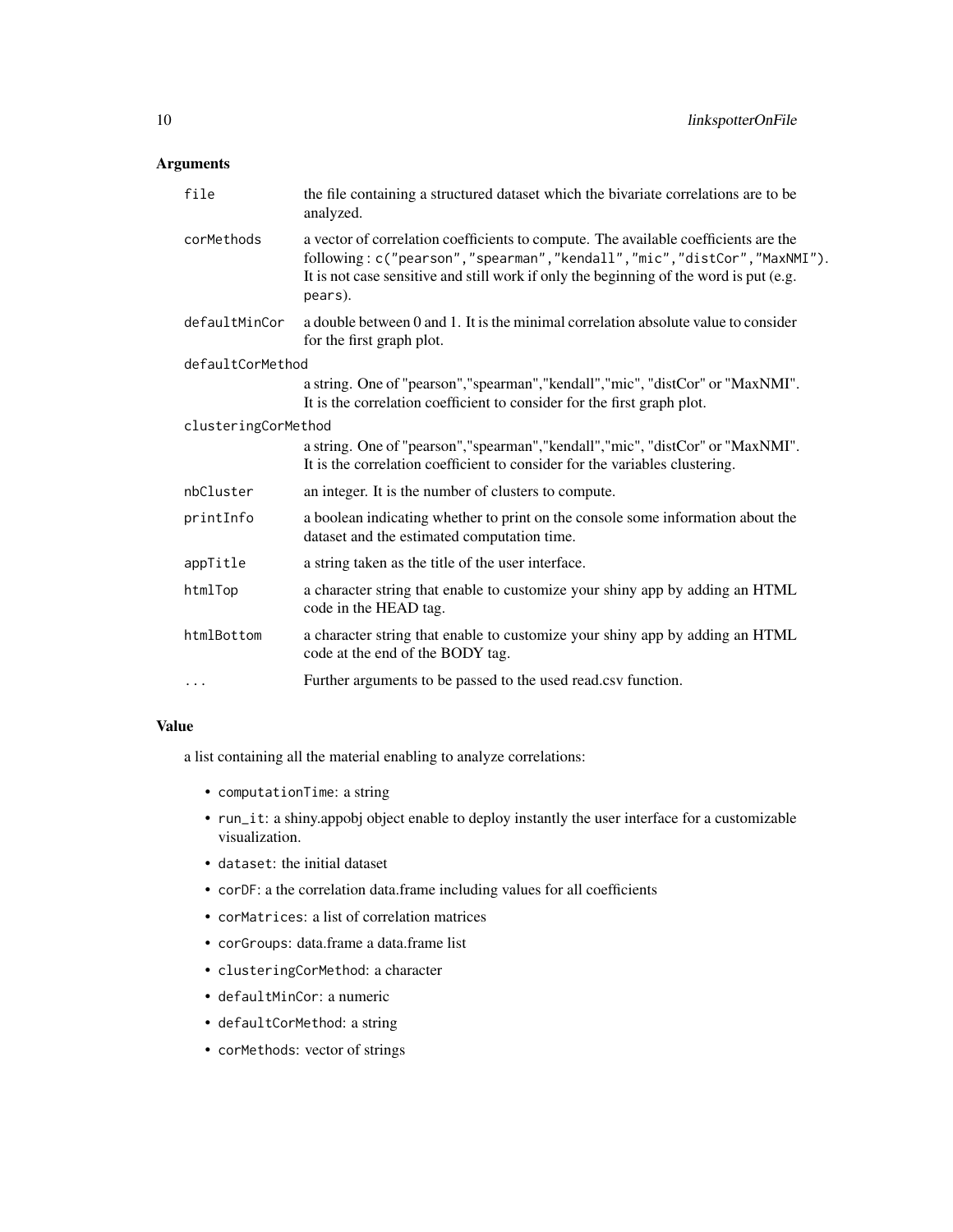#### <span id="page-10-0"></span>linkspotterUI 11

#### Examples

```
# run linkspotter on iris example data
data(iris)
tmpCSV<-tempfile(fileext = '.csv')
write.csv(iris, tmpCSV, row.names = FALSE)
lsOutputIrisFromFile<-linkspotterOnFile(file=tmpCSV)
summary(lsOutputIrisFromFile)
## Not run:
# launch the UI
lsOutputIrisFromFile$launchShiny(options=list(port=8000))
```
## End(Not run)

linkspotterUI *Linspotter user interface runner*

#### Description

Run the linkSpotter user interface

#### Usage

```
linkspotterUI(dataset, corDF, variablesClustering = NULL,
 defaultMinCor = 0.3, appTitle = "Linkspotter", htmlTop = "",
 htmlBottom = ", ...)
```
#### Arguments

| dataset             | the data frame which variables bivariate correlations are contained in corDF                                             |
|---------------------|--------------------------------------------------------------------------------------------------------------------------|
| corDF               | a specific dataframe containing correlations values resulting from the function<br>multiBivariateCorrelation()           |
| variablesClustering |                                                                                                                          |
|                     | a specific dataframe containing the output of the variable clustering resulting<br>from the function cluster Variables() |
| defaultMinCor       | a double between 0 and 1. It is the minimal correlation absolute value to consider<br>for the first graph plot.          |
| appTitle            | a character string taken as the title of the user interface.                                                             |
| htmlTop             | a character string that enable to customize your shiny app by adding an HTML<br>code in the HEAD tag.                    |
| htmlBottom          | a character string that enable to customize your shiny app by adding an HTML<br>code at the end of the BODY tag.         |
| $\cdots$            | : arguments for 'shiny::shinyApp' function                                                                               |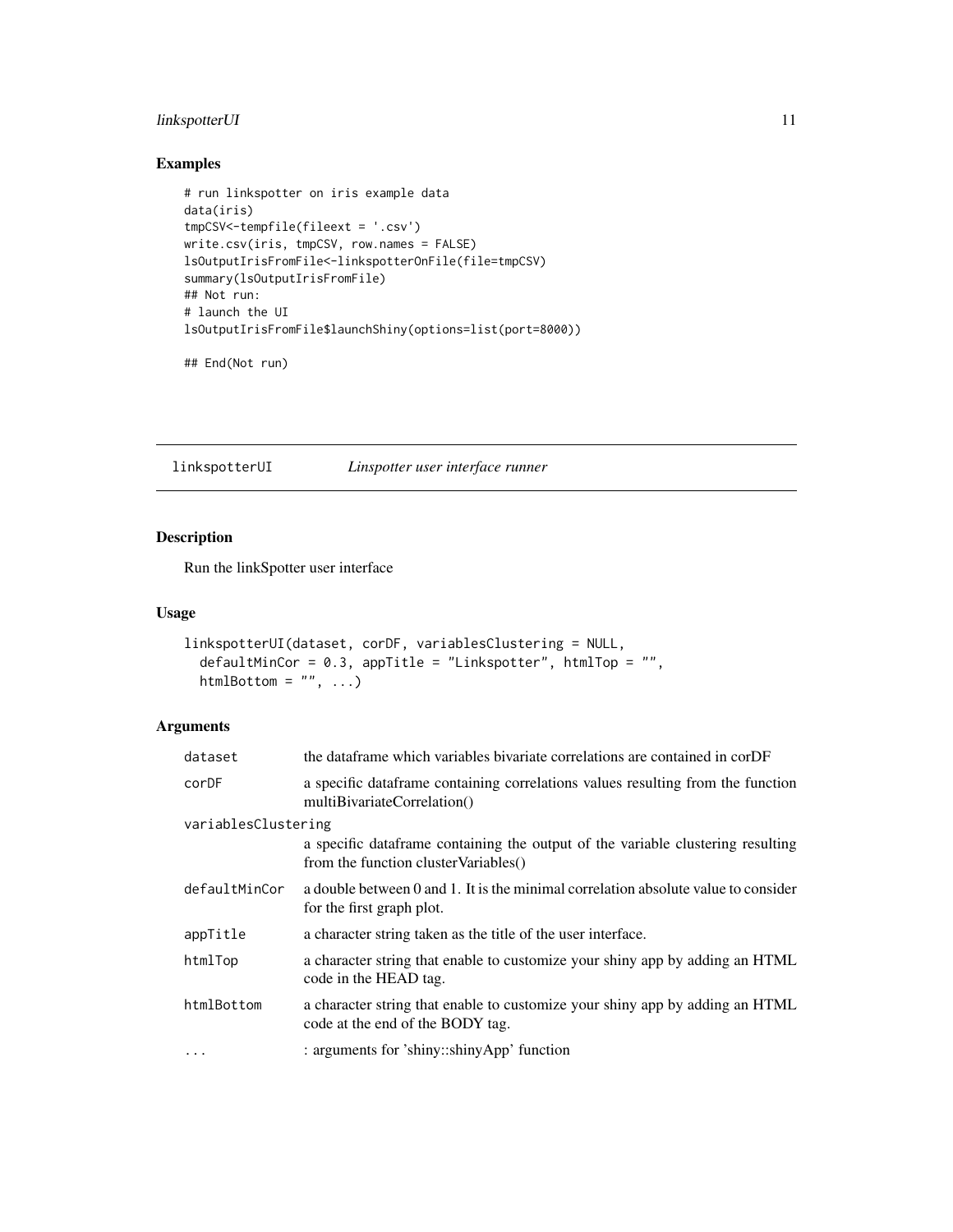#### Value

a 'shiny.appobj' object enable to deploy instantly the user interface for a customizable visualization.

#### Examples

```
# calculate a correlation dataframe
data(iris)
corDF=multiBivariateCorrelation(dataset = iris)
corMatrix=corCouplesToMatrix(x1_x2_val = corDF[,c('X1','X2',"MaxNMI")])
corGroups=clusterVariables(corMatrix = corMatrix, nbCluster = 3)
## Not run:
# launch the UI
linkspotterUI(dataset=iris, corDF=corDF, variablesClustering=corGroups,
defaultMinCor=0.3,cappTitle="Linkspotter on iris data",
options = list(port=8000)
)
## End(Not run)
```
matrixToCorCouples *Matrix to couples*

#### Description

Transform a correlation matrix into a correlation couples dataframe

#### Usage

```
matrixToCorCouples(matrix, coefName = "Coef.", sortByDescAbs = F)
```
#### Arguments

| matrix   | a data frame corresponding to a matrix of correlation.                                        |
|----------|-----------------------------------------------------------------------------------------------|
| coefName | a string: the name of the coefficient the values of the matrix represent.                     |
|          | sortByDescAbs a boolean to decide if to sort by descending absolute value of the coefficient. |

#### Value

a dataframe corresponding to all correlation couples from the matrix.

<span id="page-11-0"></span>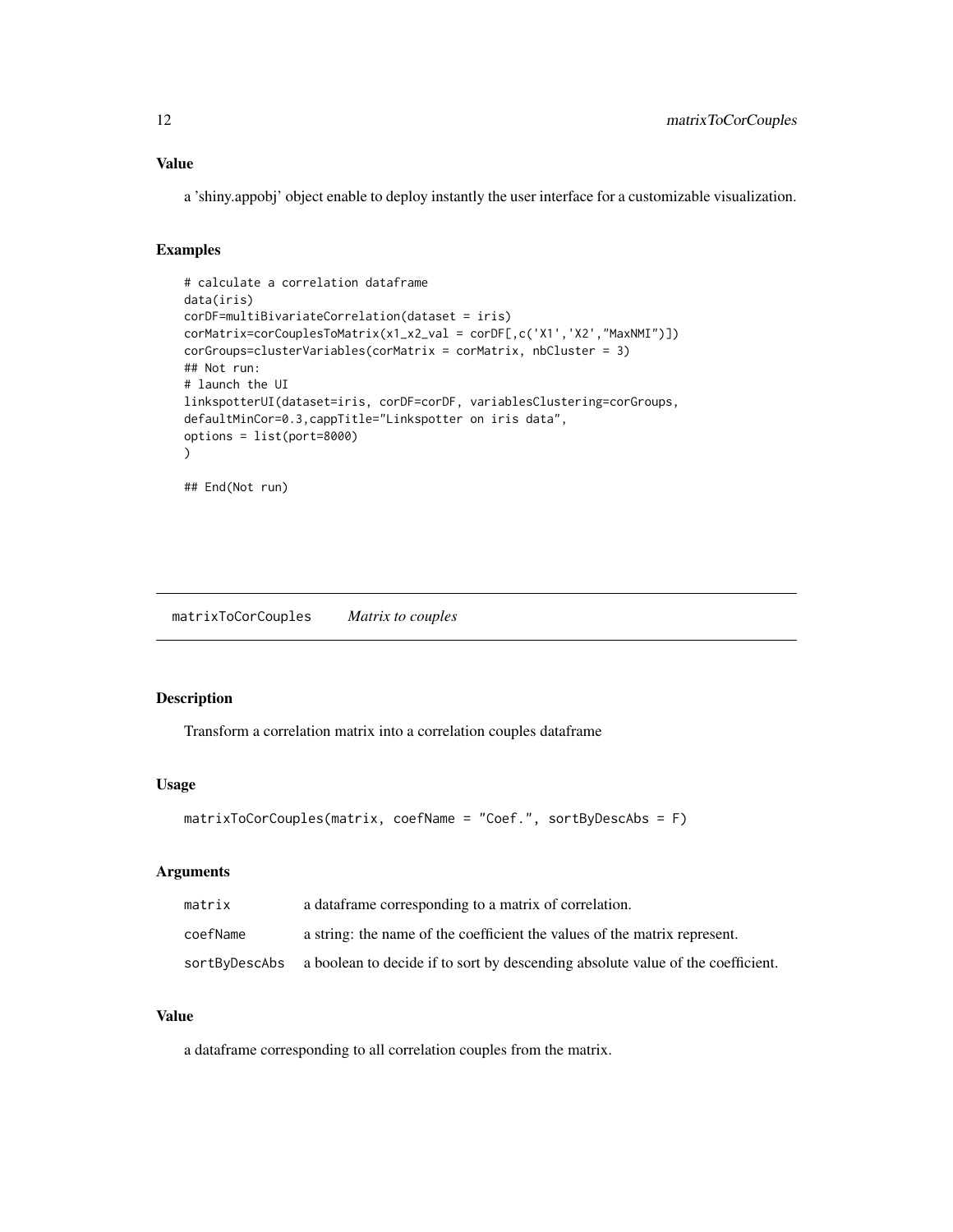#### <span id="page-12-0"></span> $maxNMI$  13

#### Examples

```
# calculate a correlation dataframe
data(iris)
corDF<-multiBivariateCorrelation(dataset = iris)
corMatrix<-corCouplesToMatrix(x1_x2_val = corDF[,c('X1','X2',"pearson")])
print(corMatrix)
corCouples<-matrixToCorCouples(matrix = corMatrix,coefName="pearson")
print(corCouples)
```
maxNMI *Maximal Normalized Mutual Information (MaxNMI)*

#### Description

Computes the MaxNMI between the two variables whatever their types, by discretizing using Best Equal-Frequency-based discretization (BeEF) if necessary.

#### Usage

 $maxNMI(x, y, maxNbBins = 100, showProgress = F)$ 

#### Arguments

| x            | a vector of numeric or factor.                                                                                           |
|--------------|--------------------------------------------------------------------------------------------------------------------------|
| ٧            | a vector of numeric or factor.                                                                                           |
| maxNbBins    | an integer corresponding to the number of bin limitation (for computation time<br>limitation), maxNbBins=100 by default. |
| showProgress | a boolean to decide whether to show the progress bar.                                                                    |

#### Value

a double between 0 and 1 corresponding to the MaxNMI.

#### Examples

```
# calculate a correlation dataframe
data(iris)
maxNMI(iris$Sepal.Length,iris$Species)
maxNMI(iris$Sepal.Length,iris$Sepal.Width)
```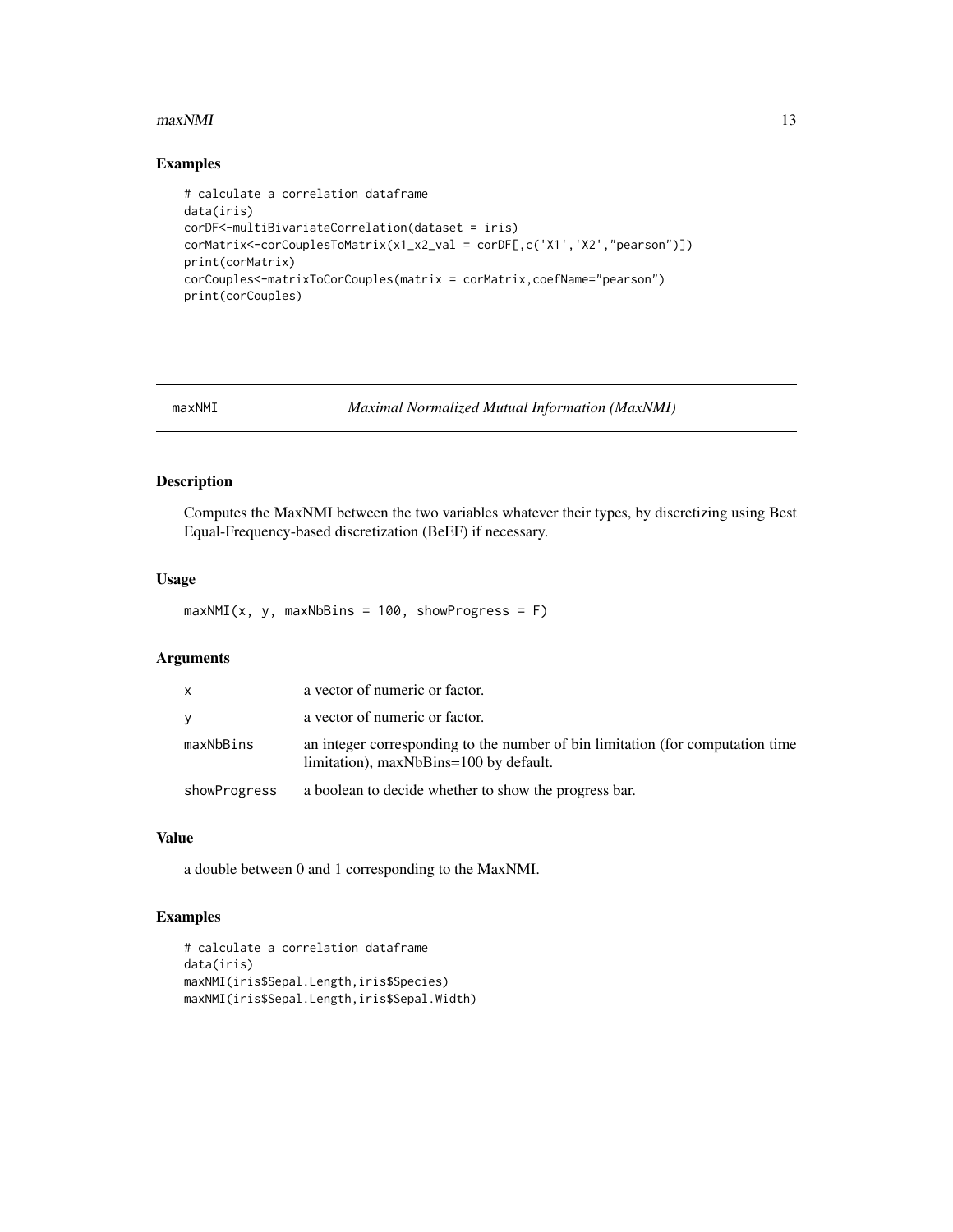```
multiBivariateCorrelation
```
*Calculation of all the bivariate correlations in a dataframe*

#### Description

Computation of a correlation dataframe.

#### Usage

```
multiBivariateCorrelation(dataset, corMethods = c("pearson", "spearman",
  "kendall", "mic", "MaxNMI"), showProgress = T)
```
#### Arguments

| dataset      | the data frame which variables bivariate correlations are to be analyzed.                                                                                                                                                                                          |
|--------------|--------------------------------------------------------------------------------------------------------------------------------------------------------------------------------------------------------------------------------------------------------------------|
| corMethods   | a vector of correlation coefficients to compute. The available coefficients are the<br>following: c("pearson","spearman","kendall","mic","distCor","MaxNMI").<br>It is not case sensitive and still work if only the beginning of the word is put (e.g.<br>pears). |
| showProgress | a boolean to decide whether to show the progress bar.                                                                                                                                                                                                              |

#### Value

a specific dataframe containing correlations values or each specified correlation coefficient.

#### Examples

```
# run linkspotter on iris example data
data(iris)
corDF<-multiBivariateCorrelation(iris)
print(corDF)
```

| NormalizedMI | Maximal Normalized Mutual Information (MaxNMI) function for 2 |
|--------------|---------------------------------------------------------------|
|              | categorical variables                                         |

#### Description

Calculate the MaxNMI relationship measurement for 2 categorical variables

```
NormalizedMI(x, y, includeNA = T)
```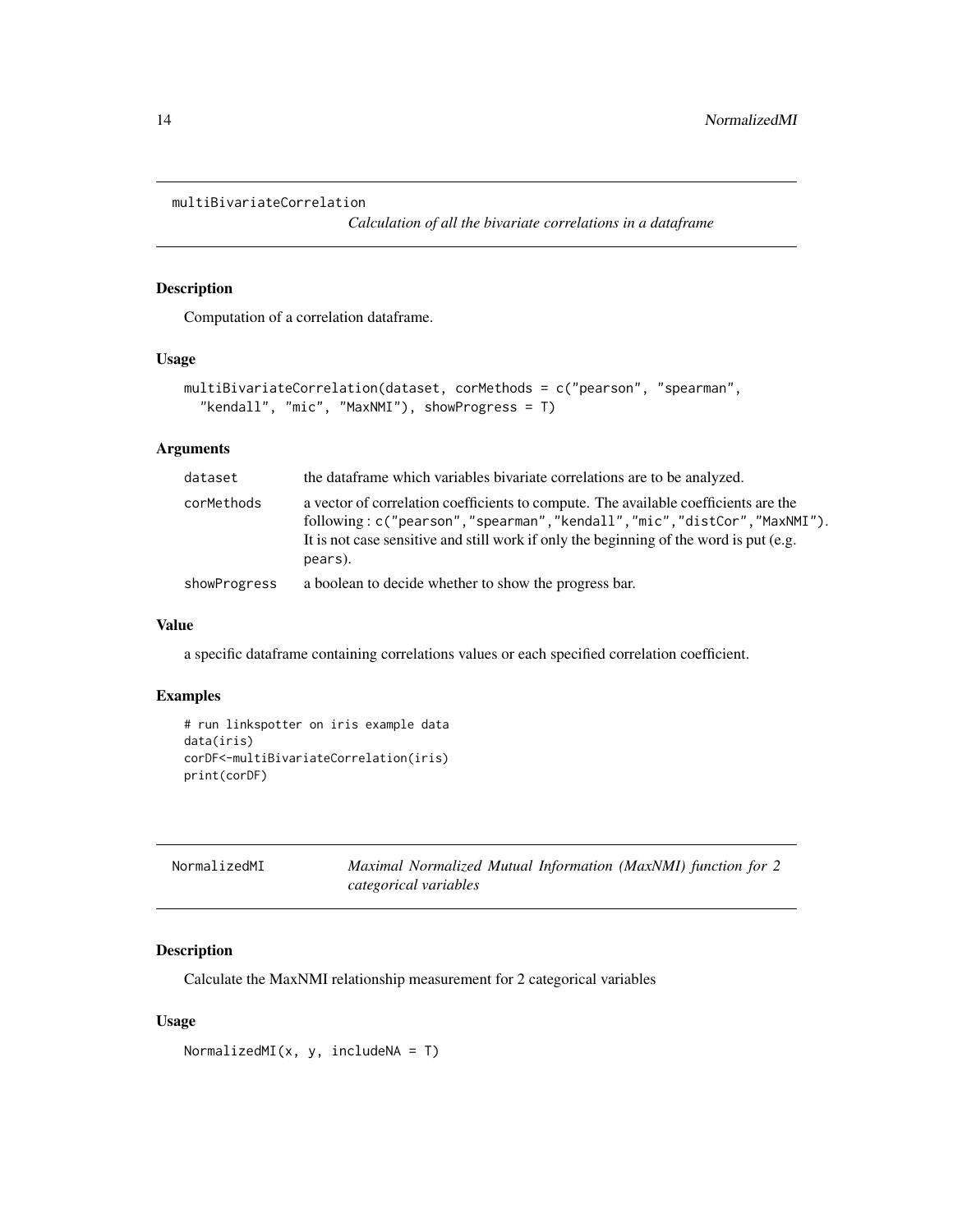#### NormalizedMI 15

#### Arguments

| X         | a vector of factor.                                    |
|-----------|--------------------------------------------------------|
| - V       | a vector of factor.                                    |
| includeNA | a boolean. TRUE to include NA value as a factor level. |

#### Value

a double between 0 and 1 corresponding to the MaxNMI.

### Examples

# calculate a correlation dataframe data(iris) discreteSepalLength=BeEFdiscretization.numfact(continuousY=iris\$Sepal.Length,factorX=iris\$Species) NormalizedMI(iris\$Species,discreteSepalLength)